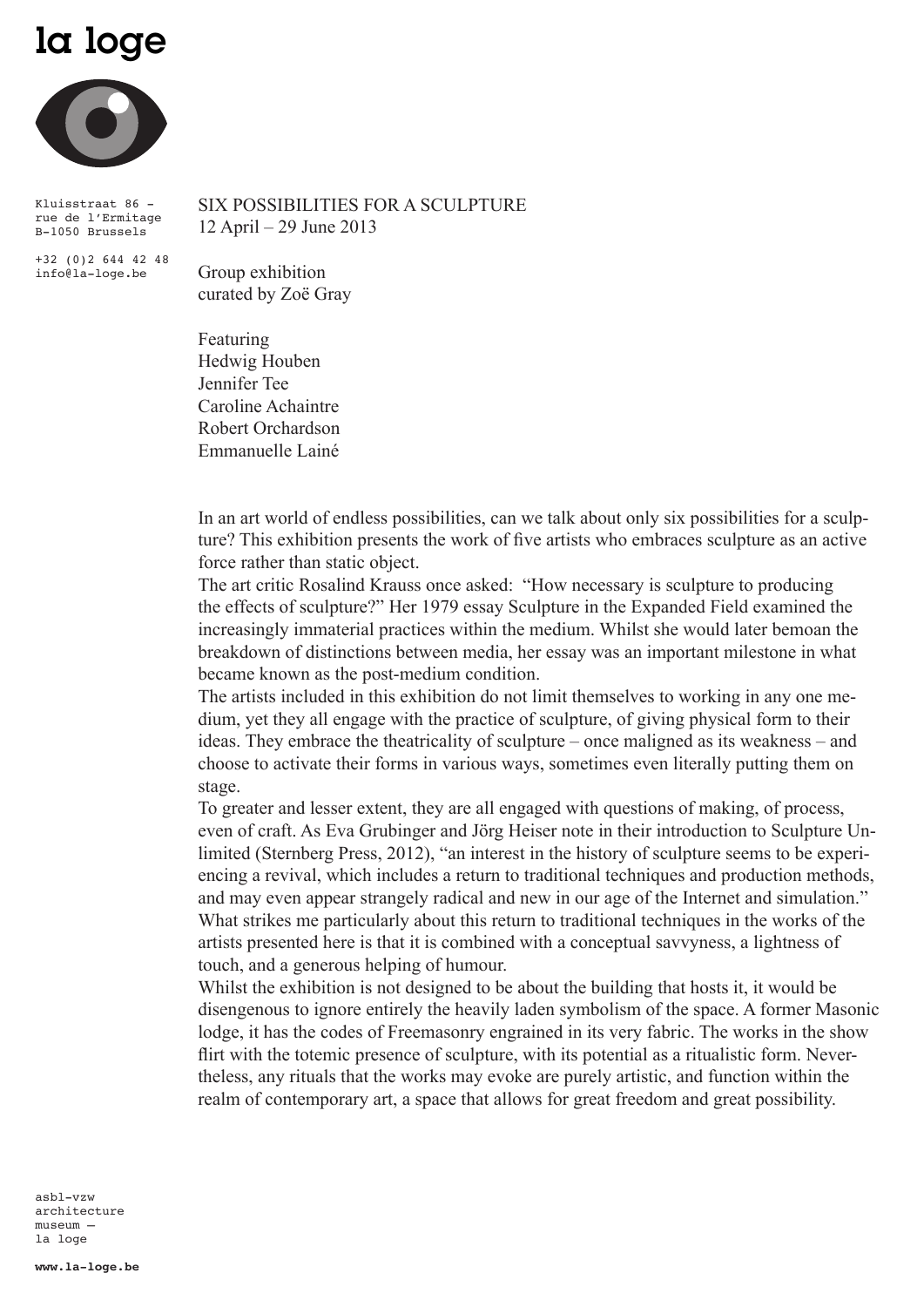## la loge



Kluisstraat 86 rue de l'Ermitage B-1050 Brussels

+32 (0)2 644 42 48 info@la-loge.be

Jennifer Tee presents four floor-based pieces, each knitted from hand-dyed wool. These seemingly flat pieces are far from two-dimensional. Their crystalline forms, tactile texture and the gradation of their colouring create the illusion of relief, drawing us into their decorative and beautiful surfaces. Independent works in their own right, they are also the stage and inspiration for a new piece of choreography, performed by the artist and a professional dancer. The shapes and interactions made by their bodies are guided by the shapes and interactions of the floor pieces, whose muted eloquence finds a fleeting new form of expression, which lasts for just a few moments.

The latency or potential of objects is explored in Emmanuelle Lainé's work, even if very few actual objects are presented. Educated as a sculptor, Lainé often creates works that reveal the traces of their making: shapes presented together with their molds, or amorphous shapes surrounded by the powders, liquids, and fibres of their construction. Here she retains this very physical approach, but presents us with a photograph. After working for several weeks in La Loge to create a site-specific installation on this stage, Lainé invited photographer André Morin to photograph her work. She plays with the trompe-l'oeil possibilities that photography affords, and the theatricality of the space, to present a work that is at once material and ethereal.

Operating, perhaps, at a counter-current to the other artists in the show, Robert Orchardson takes forms that were once on a stage, and translates them into abstract sculptures in a gallery setting. Intrigued by the way in which materials in a stage set can take on multiple meanings within the context of a play, he revisits Isamu Noguchi's designs for a 1955 Royal Shakespeare Company production of King Lear. This avant-garde production – hailed at the time as a failure by theatre critics – becomes Orchardson's source material for a sequence of works that defy narrative and exhibit a mute eloquence. Adapted here to work with the theatricality of La Loge's architecture, they become prototypes, carriers of ideas in a way that might previously have been described as "formalist."

Over the past few years, Hedwig Houben has been exploring the possibilities afforded to her by sculpture: possibilities for a better understanding of her own creative process. Her video presented here is the conclusion to the series that gave this exhibition its name. It began as an artist's talk, in which she spoke of six shapes found in her studio, examining her own reactions to them. The script from this performance was reworked several times, adding – for example – sections sung by the artist, or moments in which the sculpture under discussion joined in the debate. In the fifth and final iteration of the piece, the sculpture has become the main narrator, who uses flashbacks to discuss its own evolution and Houben's artistic choices. With an underlying humour, Houben reveals the melancholy and doubt that she encounters while making art. These emotional states are again brought to the fore in the song she has created for this exhibition, presented upstairs, called Soundtrack for a Sculpture.

While Caroline Achaintre's sculptures do not actually speak, somehow one imagines they might. Her ceramics are anthropomorphic and have a certain formal viscosity, as if freezing a moment of transformation from one state (or one emotion) to another. Display is a very important aspect of her work and plinths, shelves and stands have become an integral but flexible part of her pieces. Her wall-based woollen works – which appear to be tapestries, but which rather than being woven are actually made with a tufting gun – refer to primitive patterns, animal hides, the applied arts of early Modernism or the riotous combinations of shapes and colours of Postmodernism. They also have a shamanistic quality, or something of the carnivalesque about them. While remaining too beautiful and seductive to be considered abject or devient, there is nevertheless a subversive potential contained within these sculptures.

asbl-vzw architecture museum – la loge